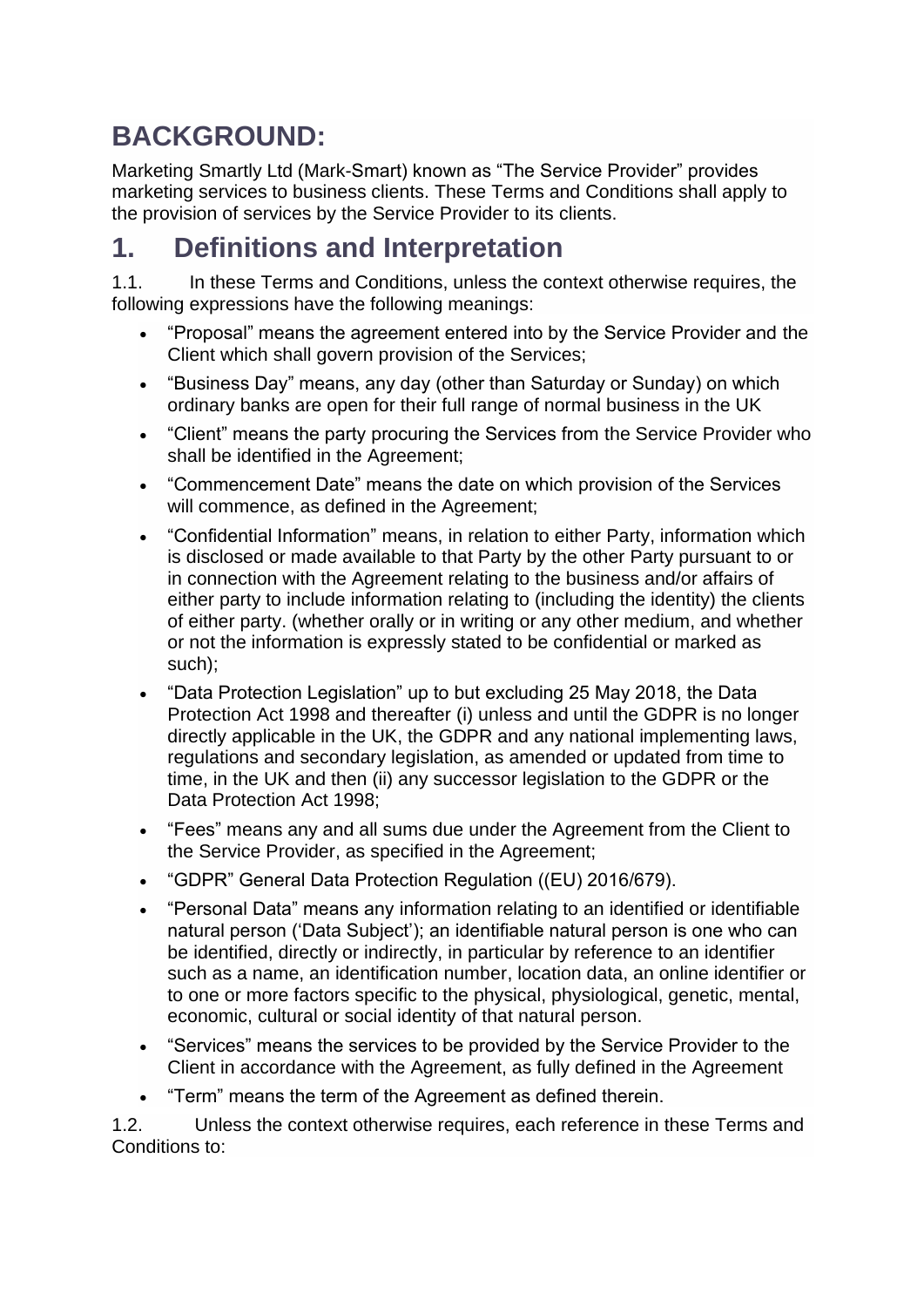- 1.2.1. "writing", and any cognate expression, includes a reference to any communication effected by electronic or facsimile transmission or similar means;
- 1.2.2. a statute or a provision of a statute is a reference to that statute or provision as amended or re-enacted at the relevant time;
- 1.2.3. "these Terms and Conditions" is a reference to these Terms and Conditions as amended or supplemented at the relevant time;
- 1.2.4. a Clause or paragraph is a reference to a Clause of these Terms and Conditions or to a Clause of the Agreement, as appropriate; and
- 1.2.5. a "Party" or the "Parties" refer to the parties to the Agreement.
- 1.3. Words imparting the singular number shall include the plural and vice versa.

1.4. References to any gender shall include the other gender.

1.5. References to persons shall include corporations.

#### **2. Acceptance of the Proposal**

2.1. The Service Provider shall provide a Proposal to the Client for each project. The Proposal forms part of the agreement.

2.2. The Client assumes sole responsibility for ensuring that the Service described in the Proposal meets its requirements before agreeing to the Proposal.

2.3. The Client shall agree to the Proposal / Agreement by confirming in writing via letter or email. Upon receipt of this order acknowledgement, the agreement will begin.

2.4. By purchasing the Service, the Client acknowledges that it has read these Terms and Conditions, understands them, and agrees to be bound by them.

#### **3. Provision of the Services**

3.1. With effect from the Commencement Date, the Service Provider shall, throughout the Term of the Agreement, provide the Services to the Client.

3.2. The Service Provider shall provide the Services with reasonable skill and care, commensurate with prevailing standards in the marketing sector in the United Kingdom.

3.3. The Service Provider shall act in accordance with all reasonable instructions given to it by the Client provided such instructions are compatible with the specification of Services provided in the Agreement.

3.4. The Service Provider shall be responsible for ensuring that it complies with all statutes, regulations, byelaws, standards, codes of conduct and any other rules relevant to the provision of the Services.

3.5. The Service Provider may, in relation to certain specified matters related to the Services, act on the Client's behalf. Such matters shall not be set out in the Agreement but shall be agreed in writing between the Parties as they arise from time to time.

3.6. The Service Provider shall use all reasonable endeavours to accommodate any reasonable changes in the Services that may be requested by the Client, subject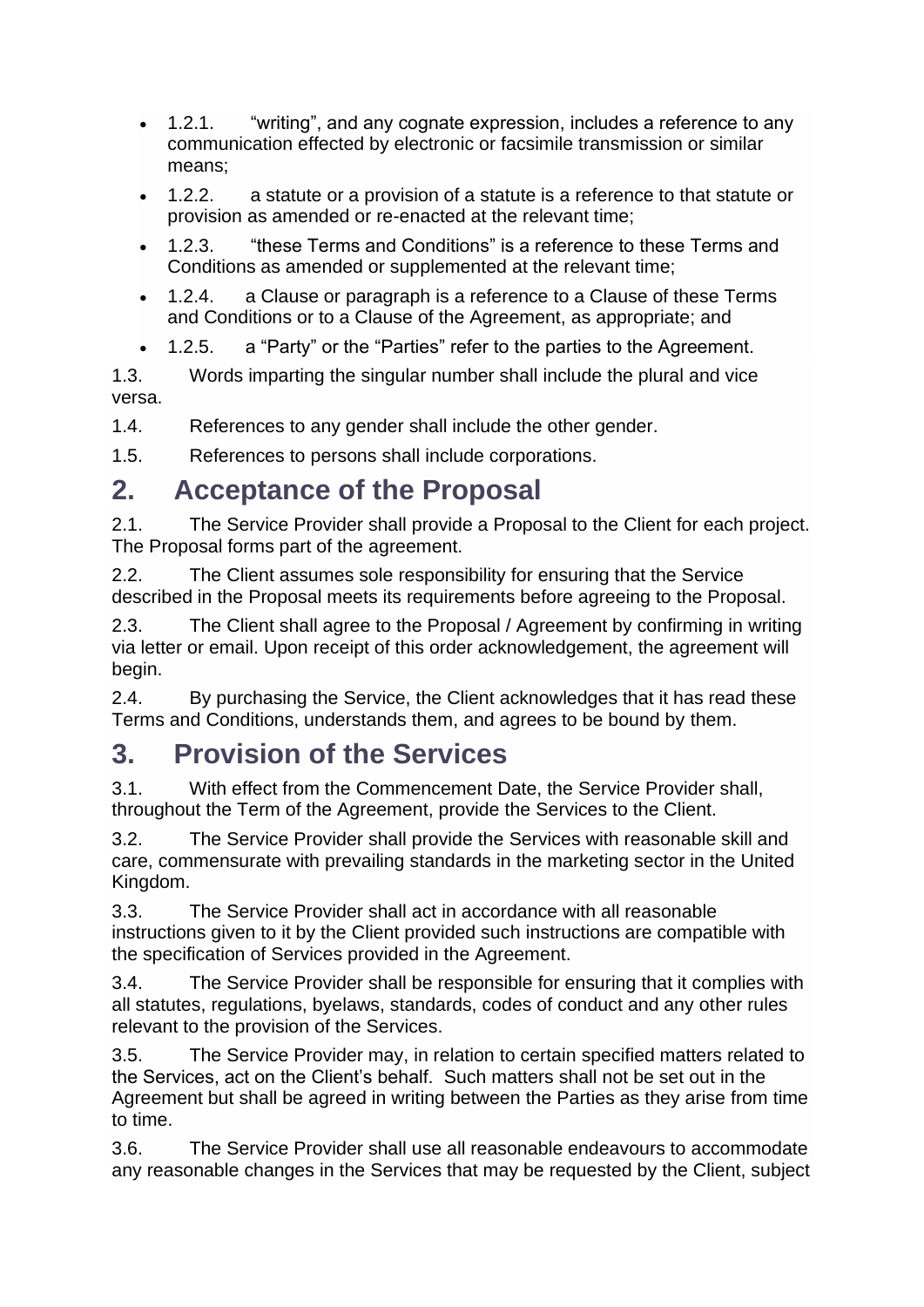to the Client's acceptance of any related reasonable changes to the Fees that may be due as a result of such changes.

## **4. Client's Obligations**

4.1. The Client shall use all reasonable endeavours to provide all pertinent information to the Service Provider that is necessary for the Service Provider's provision of the Services.

4.2. The Client may, from time to time, issue reasonable instructions to the Service Provider in relation to the Service Provider's provision of the Services. Any such instructions should be compatible with the specification of the Services provided in the Agreement.

4.3. In the event that the Service Provider requires the decision, approval, consent or any other communication from the Client in order to continue with the provision of the Services or any part thereof at any time, the Client shall provide the same in a reasonable and timely manner.

4.4. If any consents, licences or other permissions are needed from any third parties it shall be the Client's responsibility to obtain the same in advance of the provision of the Services (or the relevant part thereof). The Service Provider shall promptly notify the Client if it becomes aware of the need for the client to obtain any consent, licence or permission relevant to the Services or otherwise.

4.5. Any delay in the provision of the Services resulting from the Client's failure or delay in complying with any of the provisions of the Agreement shall not be the responsibility or fault of the Service Provider.

## **5. Fees, Payment and Records**

5.1. For printing and physical goods, unless otherwise stated in the Proposal, the Purchase Price shall be payable to the Service Provider on receipt of the order acknowledgement.

5.2. For retained work billed monthly, unless otherwise stated in the Proposal, the agreed monthly element of the Purchase Price shall be payable in full to the Service Provider within 14 days of the invoice date. Charges for Services provided on the basis of a Retainer will be payable monthly in advance. The Proposal cost is fixed whether the stated hours are used or not. If the hours worked are considerably more than what the Proposal states these hours are calculated in accordance with Mark-Smarts standard daily/hourly fee rates, as stated in the Proposal which may be amended from time to time by Mark-Smart. Mart-Smart has no obligation to give hourly reports of work carried out.

5.3. For single project work such as website development, brochure design, unless otherwise stated in the Proposal, the Purchase Price shall be payable to the Service Provider as follows:

- 5.3.1. 30% non-refundable deposit payable on receipt of agreement in writing to the proposal/agreement; and
- 5.3.2. 30% upon the approval of second design concept or fulfilment of stage 2 of the project
- 5.3.3. 40% upon final completion of product / payment to be made before a Website goes live.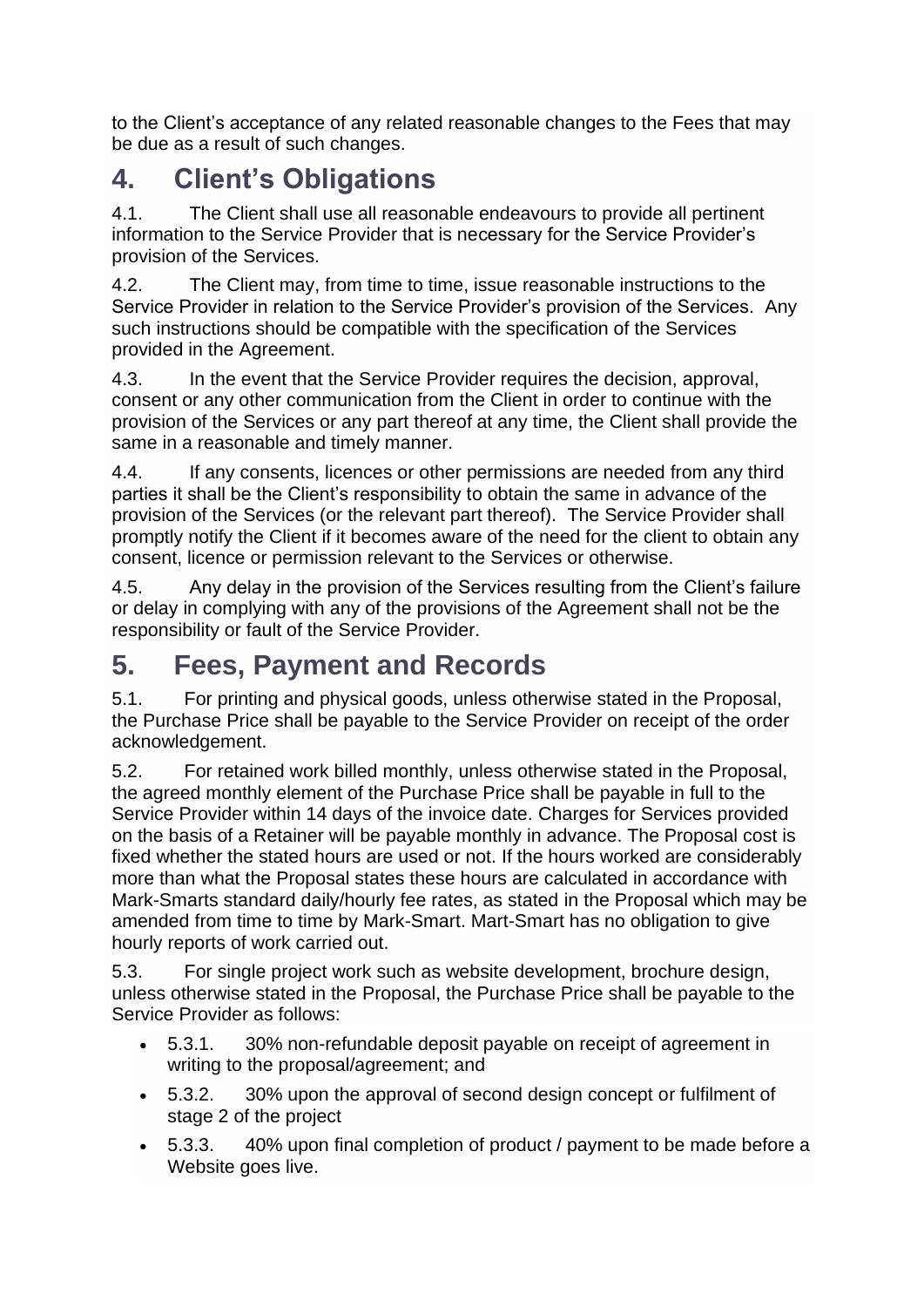• 5.4. Prior to each payment, the Service Provider shall issue an invoice to the Client. Unless otherwise stated in the Proposal, each invoice is payable as per the terms detailed on the invoice.

5.5. The Service Provider is not obliged to carry out any work related to a proposal before an invoice has been issued and payment has been duly received. In the event that any preliminary work is carried out prior to receipt of the payment and the order is then cancelled, the Service Provider will invoice the Client for this work.

5.6. All payments shall be paid in full without setoff, deduction or counterclaim whatsoever.

5.7. The Service Provider reserves the right to vary the Purchase Price according to further requirements made by the Client subsequent to the agreed Proposal. Any such variation shall be advised by the Service Provider in writing and agreed by the Client in writing before either the work proceeds further or any charges are incurred.

5.8. The Purchase Price, once accepted by both parties as signified by the receipt of a signed Proposal, is applicable for 3 months from the date of signing.

5.9. If payment is not made on the due date, interest may be charged pursuant to the Late Payment Act of Commercial Debts (Interest) Act 1998, to recover interest and all costs involved in recovering outstanding monies.

5.10 The Service Provider shall instruct the services of a third party debt collector should payment arrears exceed 30 days past the due date. Service to the Client shall also be put on hold until any overdue payments are made.

5.11 Annual increase – All our fees will increase each year, on the 1st January, in line with inflation rates. This will be by the higher of 3% or the rate of the official UK RPI increase published by the UK ONS for the 12 month period immediately preceding the date. We will give you not less than [7] days' written notice of such increases.

5.12 Mark-Smart reserves the right to review and adjust their fees, and you will be advised of this with 30 days notice.

## **6. Liability, Indemnity and Insurance**

6.1. The Service Provider shall ensure that it has at all times suitable and valid insurance that shall include appropriate (in scope and amount) public liability and professional indemnity insurance.

6.2. In the event that the Service Provider fails to perform the Services with reasonable care and skill it shall carry out any and all necessary remedial action at no additional cost to the Client.

6.3. The Service Provider's total liability for any loss or damage, costs or expenses (whether direct, indirect or consequential and whether relating to loss of profit, loss of business, business interruption, loss of data, depletion of goodwill or other such losses), caused as a result of its negligence or breach of the Agreement shall be limited to and in no event shall exceed, the greater of amount originally paid to the Service Provider for the Service and the amount of the professional indemnity insurance of the Service Provider.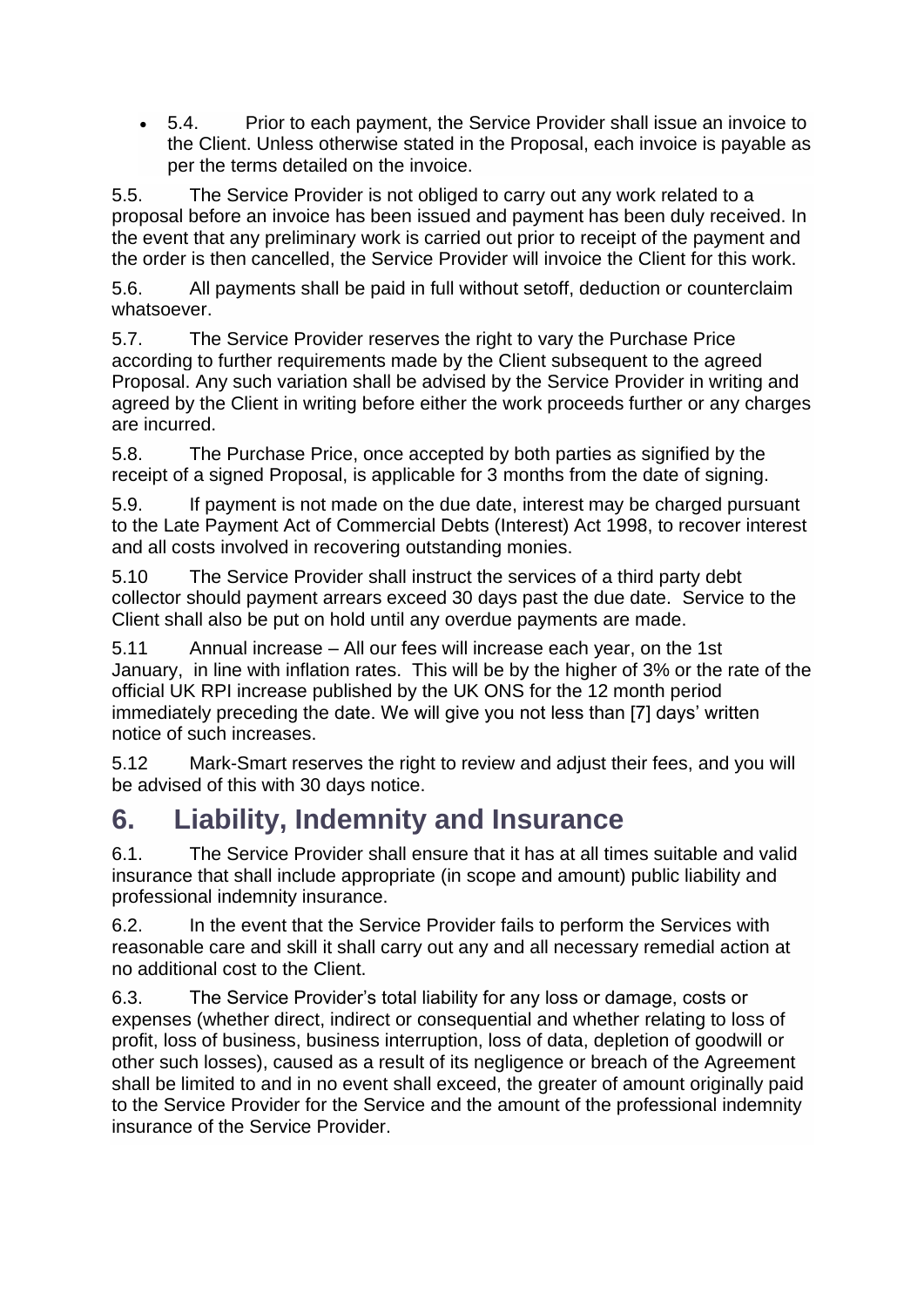6.4. The Service Provider shall not be liable for any loss or damage suffered by the Client that results from the Client's failure to follow any reasonable instructions given by the Service Provider.

6.5. Nothing in these Terms and Conditions nor in the Agreement shall limit or exclude the Service Provider's liability for death or personal injury.

6.6. The Client shall be responsible for any reasonable costs, liability, damages, loss, claims or proceedings arising from loss or damage to any equipment (including that belonging to any third parties appointed by the Service Provider) caused by the Client or its agents or employees.

6.7. Where a deliverable includes goods to be received by the Client:

- 6.7.1. The passing of risk shall occur on the day of the delivery to the Client.
- 6.7.2. If goods are received by the Client in any way damaged upon delivery, the Client must advise the Service Provider within 24 hours of delivery (or if appropriate in the circumstances such longer period as is reasonable) of the nature of the damage and must retain the Goods as delivered.
- 6.7.3. The maximum extent of the Service Provider's liability for damaged goods will be, at its sole discretion depending on the circumstances: a return of the Purchase Price related to the goods or replacement of the goods.
- 6.7.4. Goods remain the property of the Service Provider and title remains with the Service Provider until payment has been made in full.

# **7. Confidentiality**

7.1. Each Party undertakes that, except as provided by sub-Clause 7.2 and as permitted in clause 8 or as authorised in writing by the other Party, it shall, at all times during the continuance of the Agreement and for two years after its termination or if longer the period during which the disclosure of specific information is likely to be damaging to the goodwill and reputation of the other party:

- 7.1.1. keep confidential all Confidential Information;
- 7.1.2. not disclose any Confidential Information to any other party;
- 7.1.3. not use any Confidential Information for any purpose other than as contemplated by and subject to the terms of the Agreement;
- 7.1.4. not make any copies of, record in any way or part with possession of any Confidential Information; and
- 7.1.5. ensure that none of its directors, officers, employees, agents, subcontractors or advisers does any act which, if done by that Party, would be a breach of the provisions of sub-Clauses 7.1.1 to 7.1.4
- 7.2. Either Party may disclose any Confidential Information to:
	- 7.2.1. any sub-contractor or supplier of that Party;
	- 7.2.2. any governmental or other authority or regulatory body; or
	- 7.2.3. any employee or officer of that Party or of any of the aforementioned persons, parties or bodies;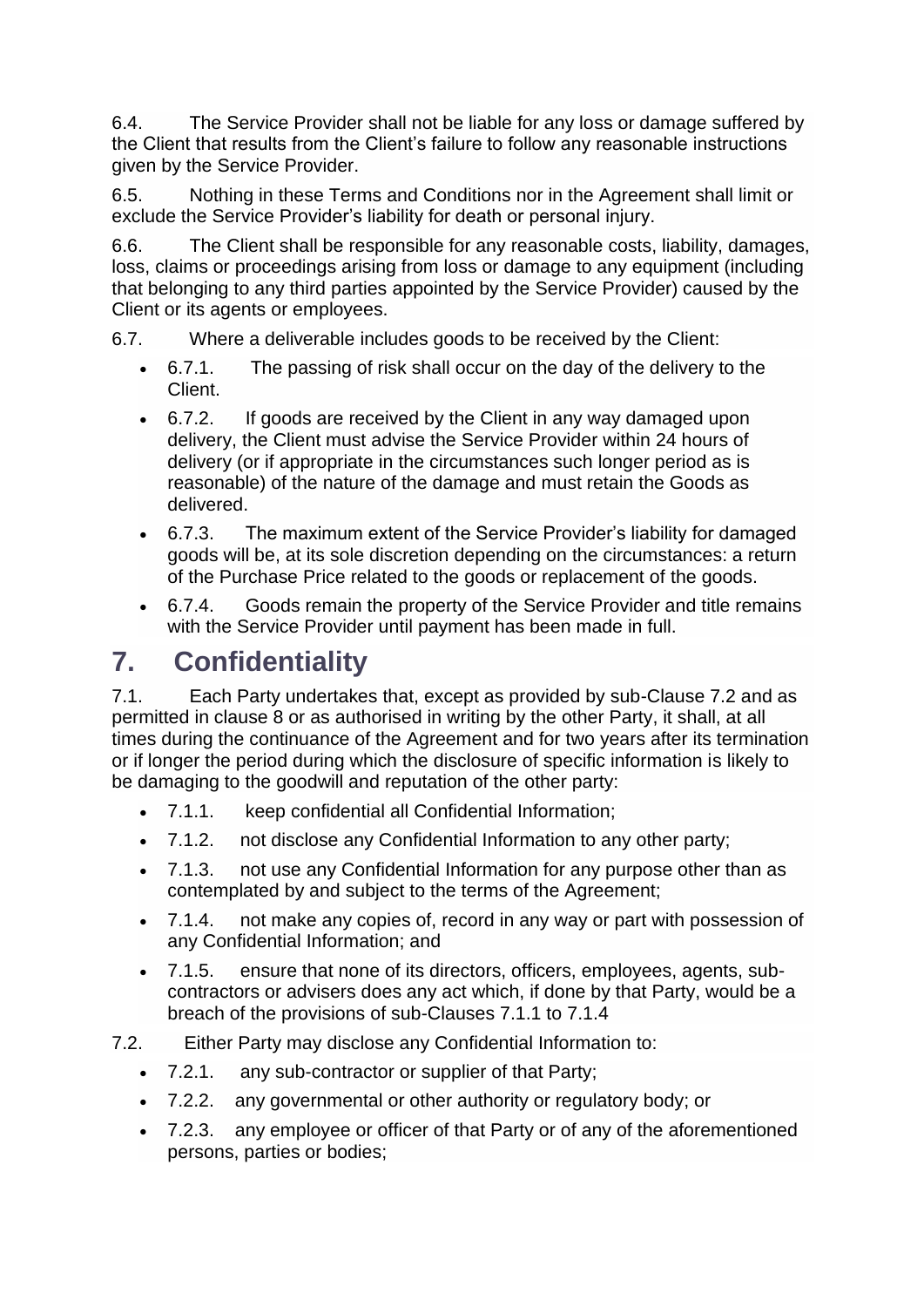to such extent only as is necessary for the purposes contemplated by the Agreement (including, but not limited to, the provision of the Services), or as required by law but where such disclosure is made to a sub-contractor or supplier then the party making it shall ensure that the recipient is bound by an equivalent duty of confidentiality and terms no less onerous than the terms herein. But for the avoidance of doubt this shall not make the Service Provider responsible for third parties whom the Service Provider introduces to the Client but whom the Client contracts directly with.

7.3. The Service Provider shall not publicise any details of the services provided to the Client unless it shall have first obtained the written approval of the Client but this shall not prohibit the Service Provider from including in its credentials (during the term of the agreement only) a reference (in clear reasonable terms) to the fact that it is the provider of services to the Client.

#### **8. Data Protection**

8.1. Both parties will comply with all applicable requirements of the Data Protection Legislation. This Clause 8 is in addition to, and does not relieve, remove or replace, a party's obligations under the Data Protection Legislation.

8.2. The parties acknowledge that for the purposes of the Data Protection Legislation, the Client is the Data Controller and the Service Provider is the Data Processor (where Data Controller and Data Processor have the meanings as defined in the Data Protection Legislation).

8.3. Without prejudice to the generality of Clause 8.1, the Client will ensure that it has all necessary appropriate consents and notices in place to enable lawful transfer of the Personal Data (as defined in the Data Protection Legislation) to the Service Provider for the duration and purposes of the Agreement.

8.4. Without prejudice to the generality of Clause 8.1, the Service Provider shall, in relation to any Personal Data processed in connection with the performance by the Service Provider of its obligations under the Agreement:

- 8.4.1. process that Personal Data only on the written instructions of the Client unless the Service Provider is required by the laws of any member of the European Economic Area or by the laws of the European Economic Area applicable to the Service Provider to process Personal Data (Applicable Data Processing Laws). Where the Service Provider is relying on laws of a member of the European Economic Area or European Economic Area law as the basis for processing Personal Data, the Service Provider shall promptly notify the Client of this before performing the processing required by the Applicable Data Processing Laws unless those Applicable Data Processing Laws prohibit the Service Provider from so notifying the Client;
- 8.4.2. ensure that it has in place appropriate technical and organisational measures to protect against unauthorised or unlawful processing of Personal Data and against accidental loss or destruction of, or damage to, Personal Data, appropriate to the harm that might result from the unauthorised or unlawful processing or accidental loss, destruction or damage and the nature of the data to be protected, having regard to the state of technological development and the cost of implementing any measures (those measures may include, where appropriate, pseudonymising and encrypting Personal Data, ensuring confidentiality, integrity, availability and resilience of its systems and services, ensuring that availability of and access to Personal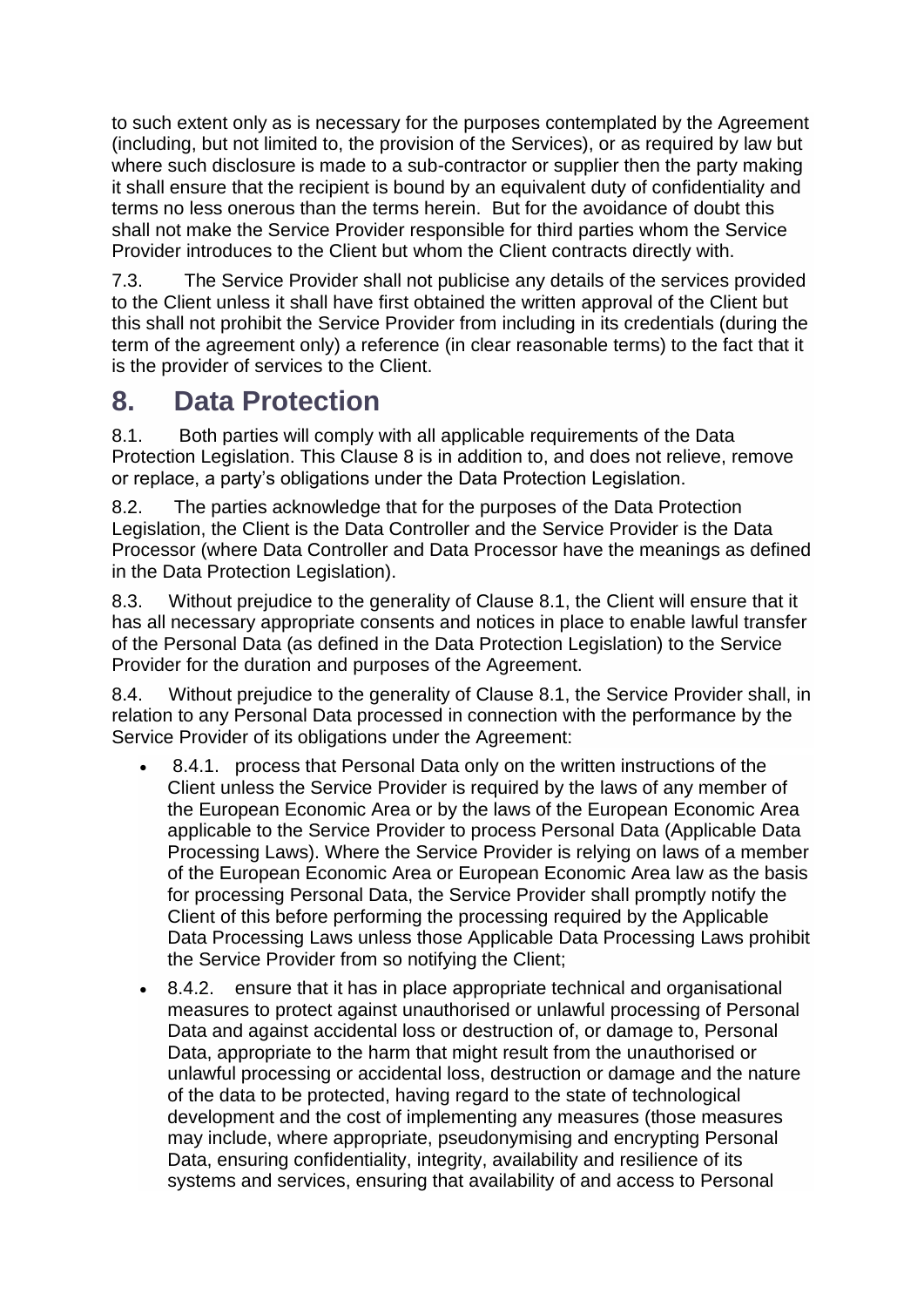Data can be restored in a timely manner after an incident, and regularly assessing and evaluating the effectiveness of the technical and organisational measures adopted by it);

• 8.4.3. ensure that all personnel who have access to and/or process Personal Data are obliged to keep the Personal Data confidential; and

8.4.4. only transfer Personal Data outside of the European Economic Area with the prior written consent of the Client and only on the condition that:

- 8.4.4.1. the Client or the Service Provider has provided appropriate safeguards in relation to the transfer and the Data Subject (as defined in the Data Protection Legislation) has enforceable rights and effective legal remedies; OR
- 8.4.4.2.If 8.4.4.1 does not apply and there is an absence of an appropriate level of protection within the country to which the Personal Data is transferred, the transfer may only take place if it is necessary for the performance of a contract between the Data Subject and the Client or the conclusion or performance of a contract in the interest of the Data Subject between the Client and the Service Provider or another natural or legal person or if any other derogation under the GDPR applies;

in either case the Service Provider must comply with its obligations under the Data Protection Legislation by providing an adequate level of protection to any Personal Data that is transferred and the Service Provider must comply with reasonable instructions notified to it in advance by the Client with respect to the processing of the Personal Data;

- 8.4.5. assist the Client, at the Client's cost, in responding to any request from a Data Subject and in ensuring compliance with its obligations under the Data Protection Legislation with respect to security, breach notifications, impact assessments and consultations with supervisory authorities or regulators;
- 8.4.6. notify the Client without undue delay on becoming aware of a Personal Data breach;
- 8.4.7. at the written direction of the Client, delete or return Personal Data and copies thereof to the Client on termination of the agreement unless required by Applicable Data Processing Law to store the Personal Data; and
- 8.4.8. maintain complete and accurate records and information to demonstrate its compliance with this Clause 8..

8.5. The Client consents to the Service Provider appointing third-party processors of Personal Data as part of the Services such postal mailing service providers as email service provider Mailchimp and sales and marketing platform Hubspot. The Client acknowledges that such third parties may store Personal Data outside the European Economic Area. The Service Provider confirms that it has entered or (as the case may be) will enter with the third-party processor into a written agreement incorporating terms which are substantially similar to those set out in this Clause 8. As between the Client and the Service Provider, the Service Provider shall remain fully liable for all acts or omissions of any third-party processor appointed by it pursuant to this Clause 8.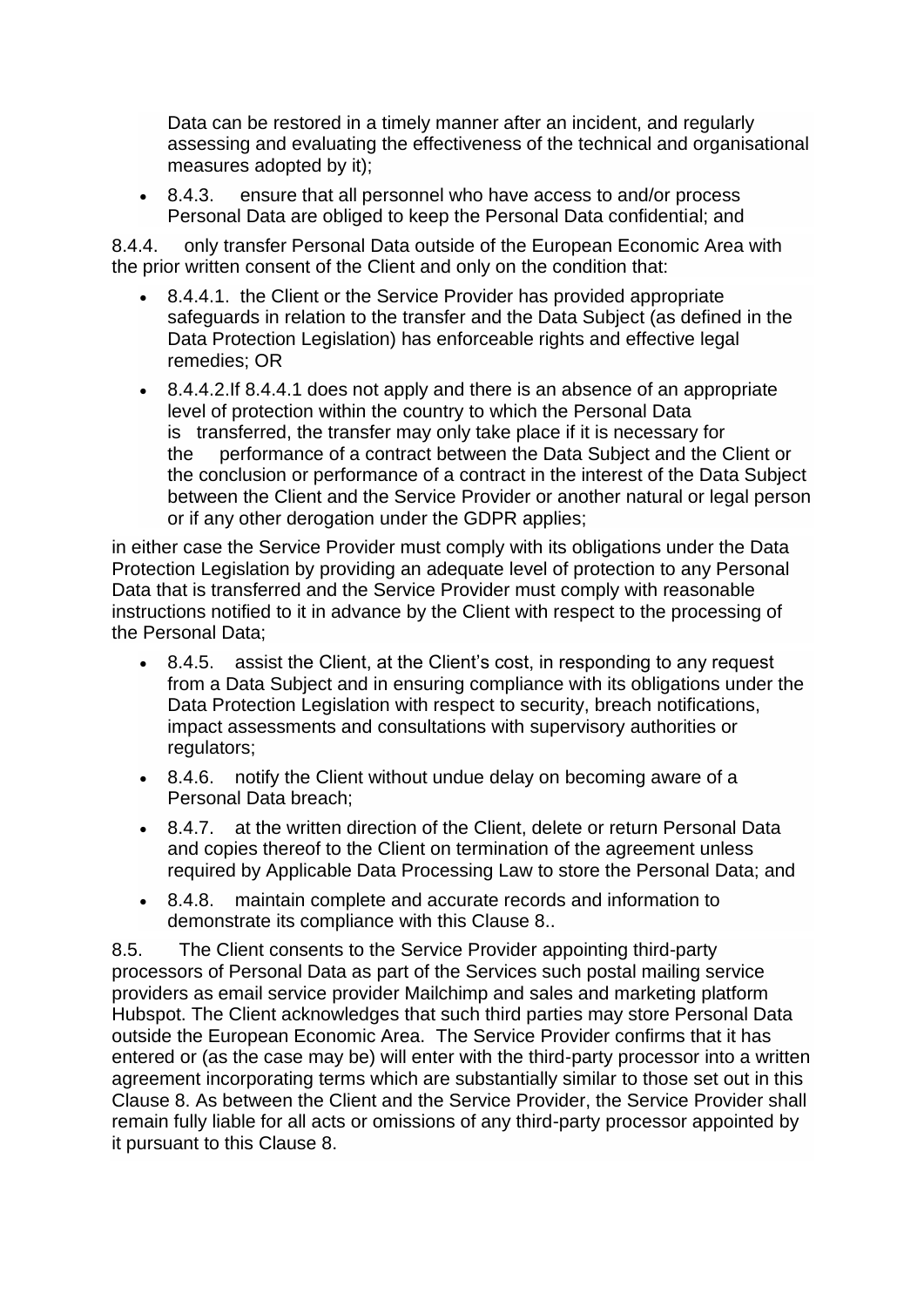8.6. Either party may, at any time on not less than 30 days' notice, revise this Clause 8 by replacing it with any applicable controller to processor standard clauses or similar terms forming part of an applicable certification scheme (which shall apply when replaced by attachment to the Contract).

#### **9. Force Majeure**

9.1. No Party to the Agreement shall be liable for any failure or delay in performing their obligations where such failure or delay results from any cause that is beyond the reasonable control of that Party but where such circumstances occur the party seeking to rely upon this provision shall notify the other party as soon as possible and will take all reasonable steps to overcome the problem. If the circumstances continue for a period of 30 days then either party may terminate the Agreement upon giving 30 days notice.

#### **10. Term and Termination**

10.1. The Agreement shall come into force on the agreed Commencement Date and shall continue for a defined Term from that date, subject to the provisions of Clause 10.

10.2. The contract may not be cancelled following order acceptance unless a trial or rejection period has been agreed in advance.

10.3. For retained work billed monthly and where no contract period has been explicitly stated on the Proposal, the contract may be terminated by the Client giving 2 months notice in writing.

10.4. Unless otherwise stated in the proposal, the contract may not be cancelled except by agreement in writing of both parties and upon payment to the Service Provider of such amount as may be necessary to meet the reasonable direct costs incurred to the Service Provider up to the date of cancellation.

10.5. The Client shall have no right to seek any cancellation or repayment of job costs on the basis of style or composition. Any changes or amendments to the agreed Proposal will not be agreed without discussion and mutual consent.

10.6. The Service Provider shall not be liable for any loss, damage or delay which arises as a result of the termination of the contract between us, or for our compliance with relevant statutory or regulatory requirements.

## **11. Effects of Termination**

Upon the termination of the Agreement for any reason:

11.1. any sum owing by either Party to the other under any of the provisions of the Agreement shall become immediately due and payable;

11.2. all Clauses which, either expressly or by their nature, relate to the period after the expiry or termination of the Agreement shall remain in full force and effect;

11.3. termination shall not affect or prejudice any right to damages or other remedy which the terminating Party may have in respect of the event giving rise to the termination or any other right to damages or other remedy which any Party may have in respect of any breach of the Agreement which existed at or before the date of termination;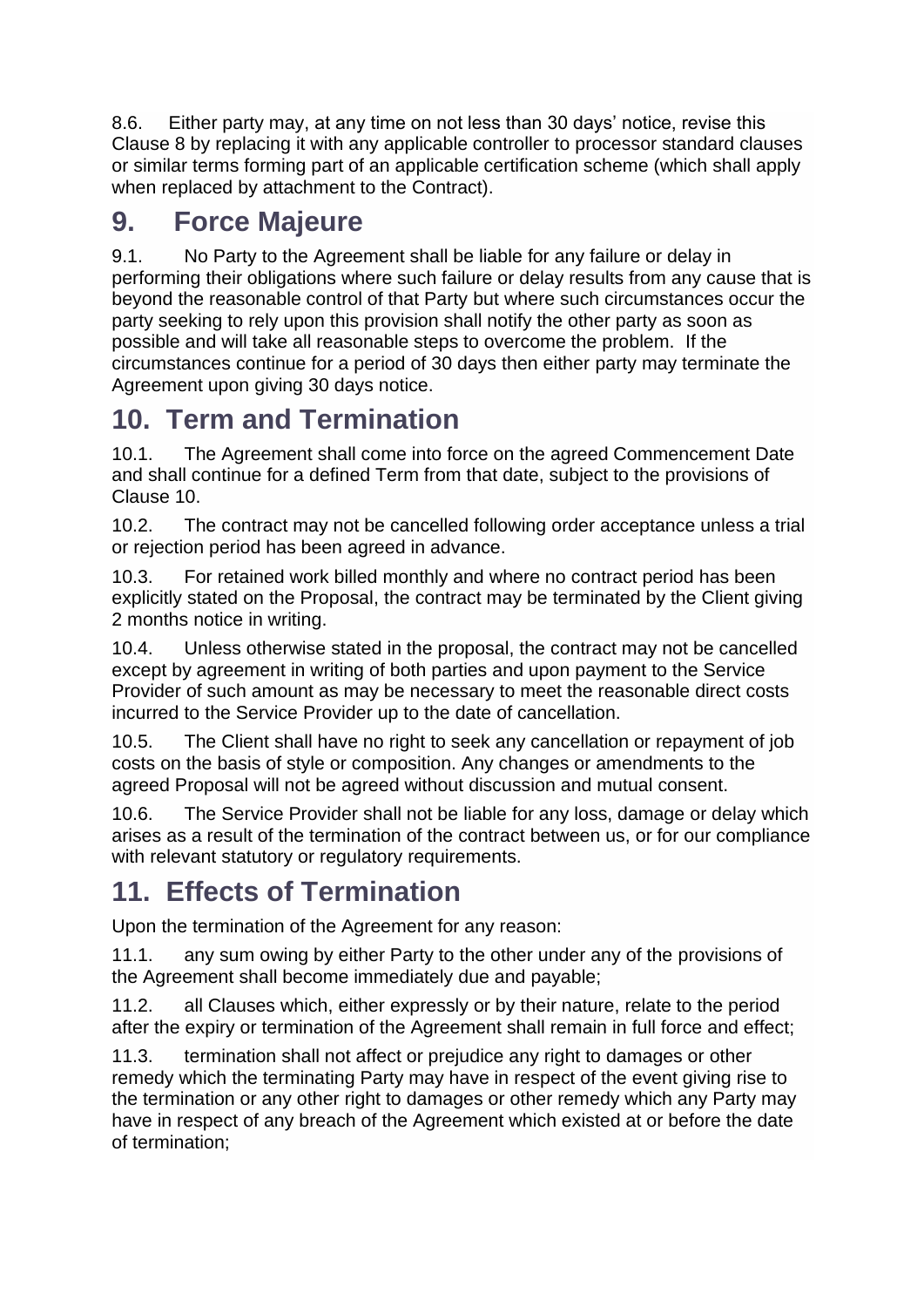11.4. subject as provided in Clause 11 and except in respect of any accrued rights neither Party shall be under any further obligation to the other; and

11.5. each Party shall (except to the extent referred to in Clause 7) immediately cease to use, either directly or indirectly, any Confidential Information, and shall immediately return to the other Party any documents or data in its possession or control which contain or record any Confidential Information.

## **12. No Waiver**

12.1. No failure or delay by either Party in exercising any of its rights under the Agreement shall be deemed to be a waiver of that right, and no waiver by either Party of a breach of any provision of the Agreement shall be deemed to be a waiver of any subsequent breach of the same or any other provision.

#### **13. Further Assurance**

13.1. Each Party shall execute and do all such further deeds, documents and things as may be necessary to carry the provisions of the Agreement into full force and effect.

## **14. Assignment and Sub-Contracting**

14.1. The Service Provider shall be entitled to perform any of the obligations undertaken by it through any other member of its group or through approved and suitably qualified and skilled sub-contractors.

## **15. Time**

15.1. The times and dates referred to in the Agreement shall be for guidance only and shall not be of the essence of the Agreement and may be varied by mutual agreement between the Parties but the Service Provider shall use its reasonable endeavours to comply with any agreed timescales.

## **16. Relationship of the Parties**

16.1. Nothing in the Agreement shall constitute or be deemed to constitute a partnership, joint venture, agency or other fiduciary relationship between the Parties other than the contractual relationship expressly provided for in the Agreement and neither party shall have any authority to represent and bind the other without prior written consent.

## **17. Non-Solicitation**

17.1. Neither Party shall, for the Term of the Agreement and for a period of 12 months, after its termination or expiry, employ or contract the services of any person who is or was employed or otherwise engaged by the other Party at any time in relation to the Agreement without the express written consent of that Party.

17.2. Neither Party shall, for the Term of the Agreement and for a period of 12 months, after its termination or expiry, solicit or entice away from the other Party any customer or client where any such solicitation or enticement would cause damage to the business of that Party without the express written consent of that Party.

# **18. Third Party Rights**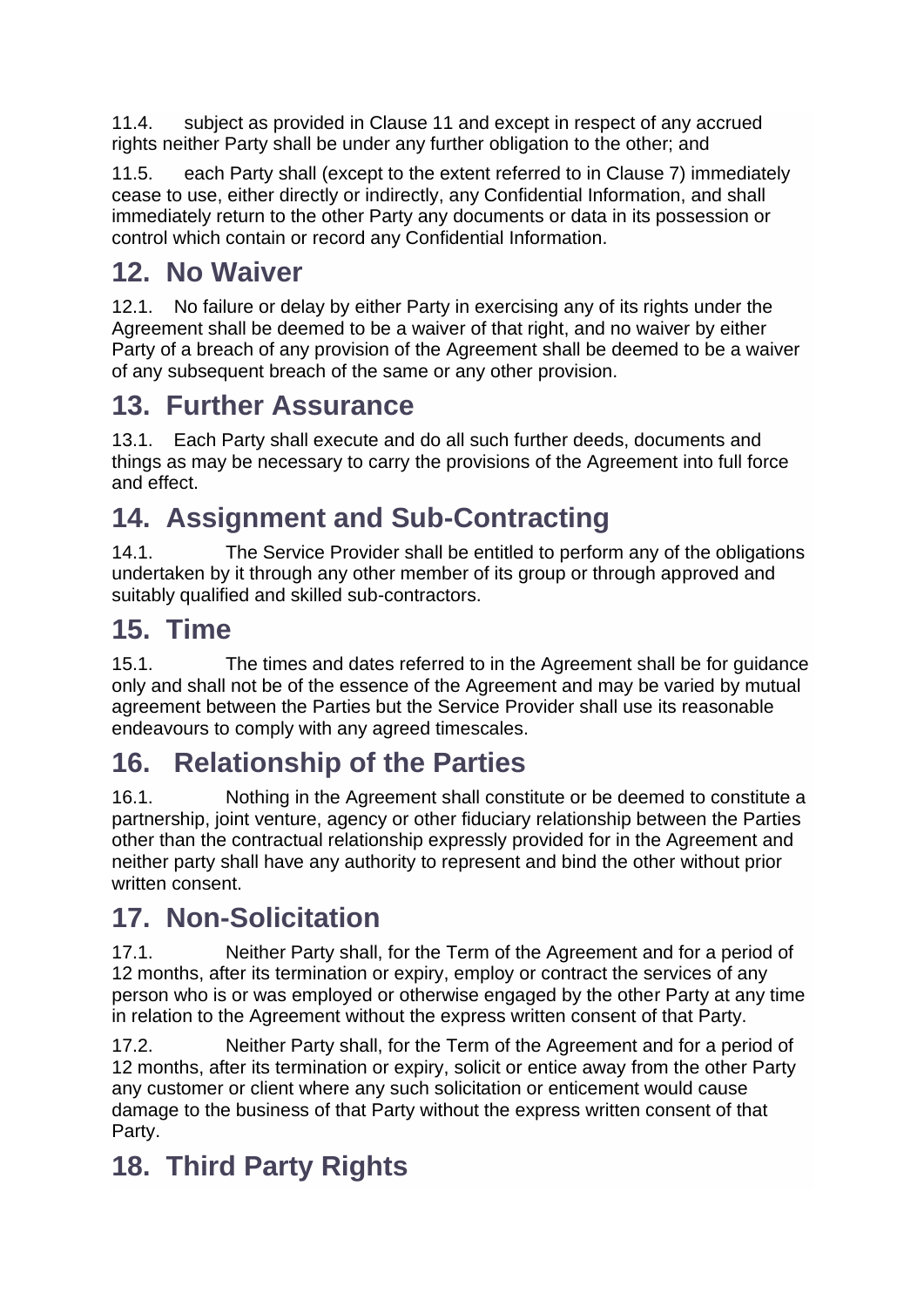18.1. No part of the Agreement shall confer rights on any third parties and accordingly the Contracts (Rights of Third Parties) Act 1999 shall not apply to the Agreement.

18.2. Subject to Clause 18, the Agreement shall continue and be binding on the transferee, successors and assigns of either Party as required.

## **19. Compliance and Intellectual Property Rights**

19.1. It is the responsibility of the Service Provider to ensure that the deliverables comply with all laws, regulations and codes in the United Kingdom to include but not limited to the provisions of the Data Protection Act 1998 (relating inter alia to the collection storage and handling of personal data) and do not infringe third party rights. But for the avoidance of doubt this shall not apply in circumstances where the Service Provider has merely been asked by the Client to carry out a specific task and where that task is not of the type where the Client would normally look to and expect the Service Provider to have responsibility for legal and regulatory compliance

19.2. Once any work forming part of the service has been paid for, the ownership of the intellectual property rights to the copy, artwork and any imagery created will pass to the Client all other back end aspects of the deliverables from the Service Provider to be enjoyed by the Client (including the right to adapt and modify the same) on a perpetual royalty free licence basis for the purpose for which they were commissioned by the Client. For the avoidance of doubt both during and at any time after the termination of the Agreement for any reason the Client shall have unlimited and unrestricted rights in respect of its website, its intranet and any other digital service for which the Service Provider has provided the Service.

19.3. Any ability that the Service Provider enjoys in respect of access to the Clients website and intranet during the subsistence of the Agreement can be withdrawn by the Client at any time upon notice to the Service Provider and shall come to an end automatically and immediately upon the termination of the Agreement for any reason.

19.4. Third party materials, such as imagery, used in the deliverables where the rights therein are not to pass to the Client under Clause 19.2 of this agreement, may be subject to usage liabilities such as royalties and license fees. The Service Provider shall identify such elements to the Client in writing and procure such license as necessary for the use of third party materials for use within the scope of the Proposal. The Client should obtain written consent from the Service Provider for use of any part of the deliverables outside of the scope of the Proposal. But this shall not apply to items such as but not limited to logo's and images provided to the Service Provider by the Client itself or on its behalf by third parties contracted directly by the **Client** 

## **20. Notices**

20.1. Any notice or other communication pursuant to this agreement must be in writing and signed by or on behalf of the party giving it and may be served by prepaid first class post to the address of the relevant party as set out in the agreement or subject to the provisions of clause 20.2 by email. All such notices or demands shall be deemed to have been received: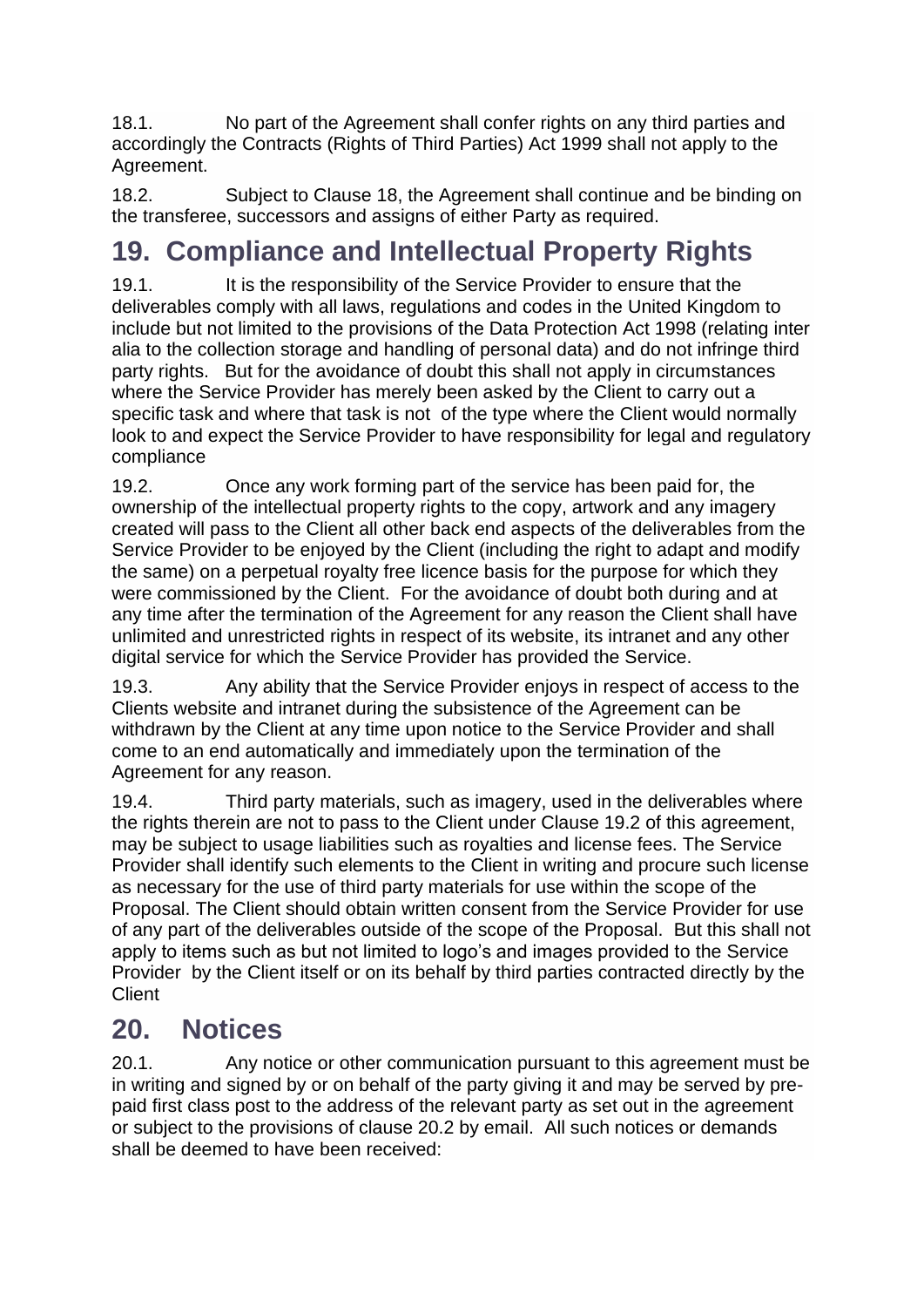- 20.1.1. in the case of pre-paid first class post two Business Days after posting; and
- 20.1.2. in the case of fax, at the time of transmission, provided that if receipt occurs before 9am on a Business Day the notice shall be deemed to have been received at 9am on that day, and if receipt occurs after 5pm on a Business Day, or on a day which is not a Business Day, the notice or demand shall be deemed to have been received at 9am on the next Business Day.

20.2. A communication sent by email shall not be effective unless the addressee acknowledges receipt of such communication, such acknowledgement to take the form of a reply email to include the communication being acknowledged.

## **21. Entire Agreement**

21.1. The Agreement contains the entire agreement between the Parties with respect to its subject matter and may not be modified except by an instrument in writing signed by the duly authorised representatives of the Parties.

21.2. Each Party shall acknowledge that, in entering into the Agreement, it does not rely on any representation, warranty or other provision except as expressly provided in the Agreement, and all conditions, warranties or other terms implied by statute or common law are excluded to the fullest extent permitted by law.

## **22. Counterparts**

22.1. The Agreement may be entered into in any number of counterparts and by the Parties to it on separate counterparts each of which when so executed and delivered shall be an original, but all the counterparts together shall constitute one and the same instrument.

#### **23. Severance**

23.1. If at any time one or more of the terms of provisions of this agreement becomes in whole or in part void, invalid, or unenforceable then the remainder of this agreement shall nevertheless be valid and enforceable.

# **24. Dispute Resolution**

24.1. The Parties shall attempt to resolve any dispute arising out of or relating to the Agreement through negotiations between their appointed representatives who have the authority to settle such disputes.

24.2. If negotiations under sub-Clause 24.1 do not resolve the matter within 30 days of receipt of a written invitation to negotiate, the parties will attempt to resolve the dispute in good faith through an agreed Alternative Dispute Resolution ("ADR") procedure.

24.3. If the ADR procedure under sub-Clause 24.2 does not resolve the matter within 30 days of the initiation of that procedure, or if either Party will not participate in the ADR procedure, the dispute may be referred to arbitration by either Party.

24.4. The decision and outcome of the final method of dispute resolution under Clause 24 shall be final and binding on both Parties.

## **25. Law and Jurisdiction**